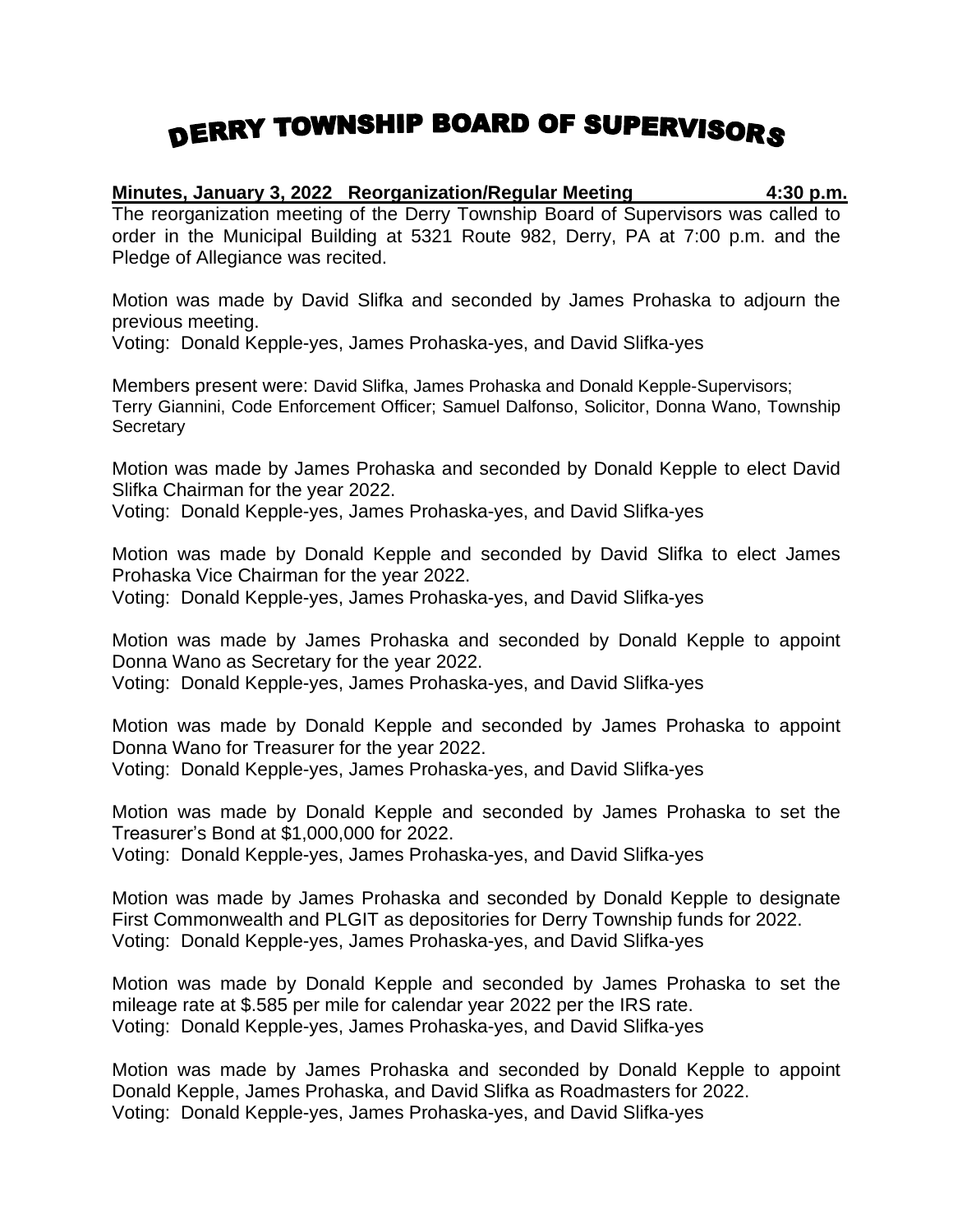Motion was made by Donald Kepple and seconded by James Prohaska to maintain three Road Districts as follows: District 1 - Donald Kepple; District 2 - David Slifka, and District 3 - James Prohaska.

Voting: Donald Kepple-yes, James Prohaska-yes, and David Slifka-yes

Motion was made by James Prohaska and seconded by Donald Kepple to appoint the firm of Dodaro, Matta, and Cambest as Solicitor for 2022. Voting: Donald Kepple-yes, James Prohaska-yes, and David Slifka-yes

Motion was made by Donald Kepple and seconded by James Prohaska to appoint Gibson-Thomas Engineering Co., Inc. as Engineer at will for 2022. Voting: Donald Kepple-yes, James Prohaska-yes, and David Slifka-yes

Motion was made by James Prohaska and seconded by Donald Kepple to appoint Kelly, Sparber, White & Associates LLC as Accounting and Payroll Services for 2022.

Motion was made by Donald Kepple and seconded by James Prohaska to appoint Emil Bove of Bove Engineering as Certified Sewage Enforcement Officer for 2022. Voting: Donald Kepple-yes, James Prohaska-yes, and David Slifka-yes

Motion was made by James Prohaska and seconded by Donald Kepple to appoint Varine-Slavin for the Insurance Contract for 2022. Voting: Donald Kepple-yes, James Prohaska-yes, and David Slifka-yes

Motion was made by Donald Kepple and seconded by James Prohaska to appoint Terry Giannini as Emergency Management Director for 2022. Voting: Donald Kepple-yes, James Prohaska-yes, and David Slifka-yes

Motion was made by James Prohaska and seconded by Donald Kepple to appoint John Rusnock to the Vacancy Board for 2022.

Voting: Donald Kepple-yes, James Prohaska-yes, and David Slifka-yes

Motion was made by to Donald Kepple and seconded by James Prohaska to appoint Joe Dixon to the Derry Township Municipal Authority Board for a five-year term. Voting: Donald Kepple- yes, James Prohaska-yes, and David Slifka-yes

Motion was made by James Prohaska and seconded by Donald Kepple to appoint Mark Piantine as Derry Township Fire Chief for 2022. Voting: Donald Kepple-yes, James Prohaska-yes, and David Slifka-yes

Motion was made by Donald Kepple and seconded by James Prohaska to hold meetings on the first Tuesday of each month for 2022. These meetings will be held at 5 p.m. in the Derry Township Municipal Building, 5321 Route 982, Derry, PA 15627. Voting: Donald Kepple-yes, James Prohaska-yes, and David Slifka-yes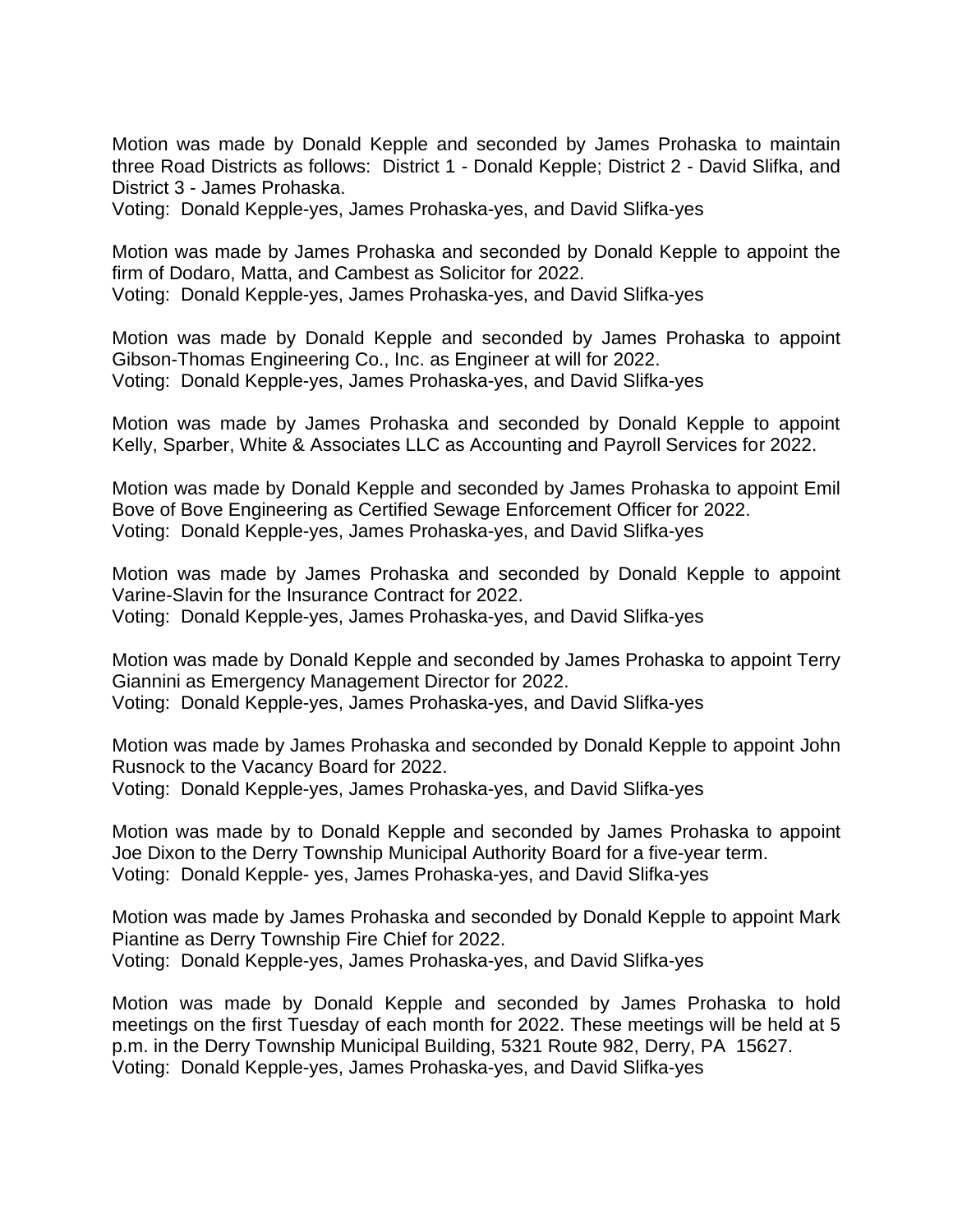Motion was made by James Prohaska and seconded by Donald Kepple to approve the Board of Supervisors attendance at the Annual State Convention of the Pennsylvania Association of Township Supervisors to be held April 24-27, 2022 with the voting delegate to be the Chairman or Vice Chairman. Supervisors will be paid their normal wages and expenses that include room, meals, and travel.

Voting: Donald Kepple-yes, James Prohaska-yes, and David Slifka-yes

Motion was made by Donald Kepple and seconded by James Prohaska to continue all policies and procedures, millage, fire hydrant and street light taxes at 2021 levels:

| Real Estate Tax               |   | 3 mills                          |
|-------------------------------|---|----------------------------------|
| Earned Income Tax             |   | $1\% = 50\%$ to Township         |
|                               |   | 50% to School District           |
| <b>Amusement Tax</b>          |   | 5% - Price of Admission          |
| <b>Municipal Lien Letters</b> |   | \$25                             |
| <b>Street Light Tax</b>       |   | Flat Rate: \$20 occupied parcels |
|                               |   | \$10 vacant parcels              |
| Fire Hydrant                  |   | Flat Rate: \$6                   |
| <b>Driveway Permits</b>       |   | \$25                             |
| Road Bonding                  | - | \$12,500 per mile                |
| <b>Solicitation Permits</b>   | - | \$50 per month                   |
|                               |   |                                  |

Voting: Donald Kepple-yes, James Prohaska-yes, and David Slifka-yes

Motion was made by James Prohaska and seconded by Donald Kepple to adjourn the reorganization meeting and start the regular meeting.

Voting: Donald Kepple-yes, James Prohaska-yes, and David Slifka-yes

## Announcements:

Christmas Tree Recycling – residents to drop off trees by the fence where posted. Residents instructed to remove vehicles and basketball hoops from roads during the winter to allow snow plows to get through. Also, requested residents not to throw snow on Township Road Right of Ways.

Bids for Maple Drive & Penn Avenue Stormwater Improvements Project will be advertised on January 6<sup>th</sup> and 11<sup>th</sup> with bid opening on January 25<sup>th</sup> at 10 a.m.

The meeting was opened to the public for comments:

The meeting time will be changed to 5 p.m. for 2022 Regular Meetings.